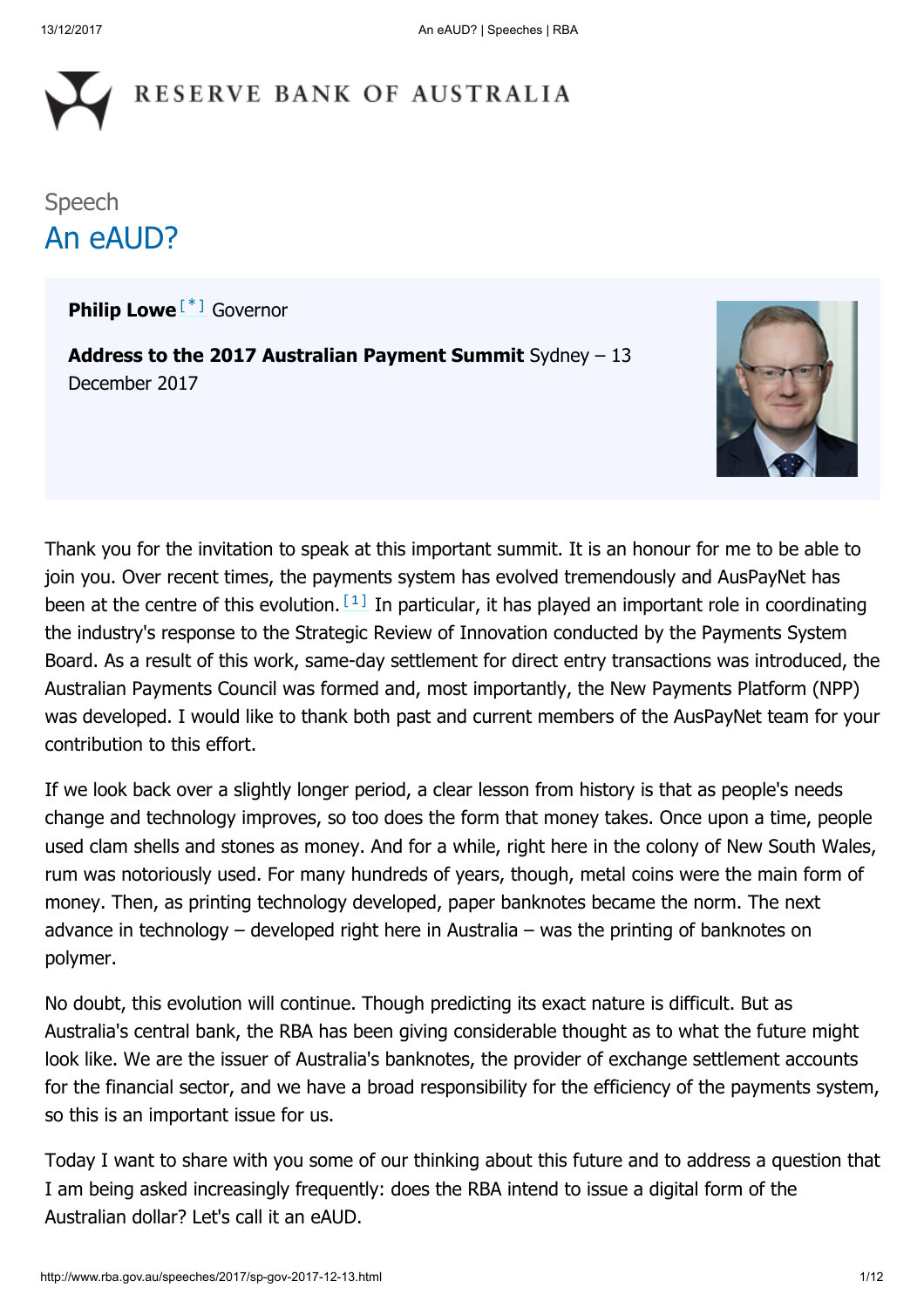The short answer to this question is that we have no immediate plans to issue an electronic form of Australian dollar banknotes, but we are continuing to look at the pros and cons. At the same time, we are also looking at how settlement arrangements with central bank money might evolve as new technologies emerge.

As we have worked through the issues, we have developed a series of working hypotheses. I would like to use this opportunity to outline these hypotheses and then discuss each of them briefly. As you will see, we have more confidence in some of these than others.

- There will be a further significant shift to electronic payments, but there will still be a place for banknotes, although they will be used less frequently.
- It is likely that this shift to electronic payments will occur largely through products offered by the banking system. This is not a given, though. It will require financial institutions to offer customers low-cost solutions that meet their needs.
- An electronic form of banknotes could coexist with the electronic payment systems operated by the banks, although the case for this new form of money is not yet established. If an electronic form of Australian dollar banknotes was to become a commonly used payment method, it would probably best be issued by the RBA and distributed by financial institutions, just as physical banknotes are today.
- Another possibility that is sometimes suggested for encouraging the shift to electronic payments would be for the RBA to offer every Australian an exchange settlement account with easy, lowcost payments functionality. To be clear, we see no case for doing this.
- $\bullet$  It is possible that the RBA might, in time, issue a new form of digital money a variation on exchange settlement accounts – perhaps using distributed ledger technology. This money could then be used in specific settlement systems. The case for doing this has not yet been established, but we are open to the idea.

So these are our five working hypotheses. I would now like to expand on each of these.

## 1. The Shift to Electronic Payments

An appropriate starting point is to recognise that most money is already digital or electronic. Only 3½ per cent of what is known as 'broad money' in Australia is in the form of physical currency. The rest is in the form of deposits, which, most of the time, can be accessed electronically. So the vast majority of what we know today as money is a liability of the private sector, and not the central bank, and is already electronic.

With most money available electronically, there has been a substantial shift to electronic forms of payments as well. There are various ways of tracking this shift.

One is the survey of consumers that the RBA conducts every three years. When we first conducted this survey in 2007, we estimated that cash accounted for around 70 per cent of transactions made by households. In the most recent survey, which was conducted last year, this share had fallen to 37 per cent (Graph 1).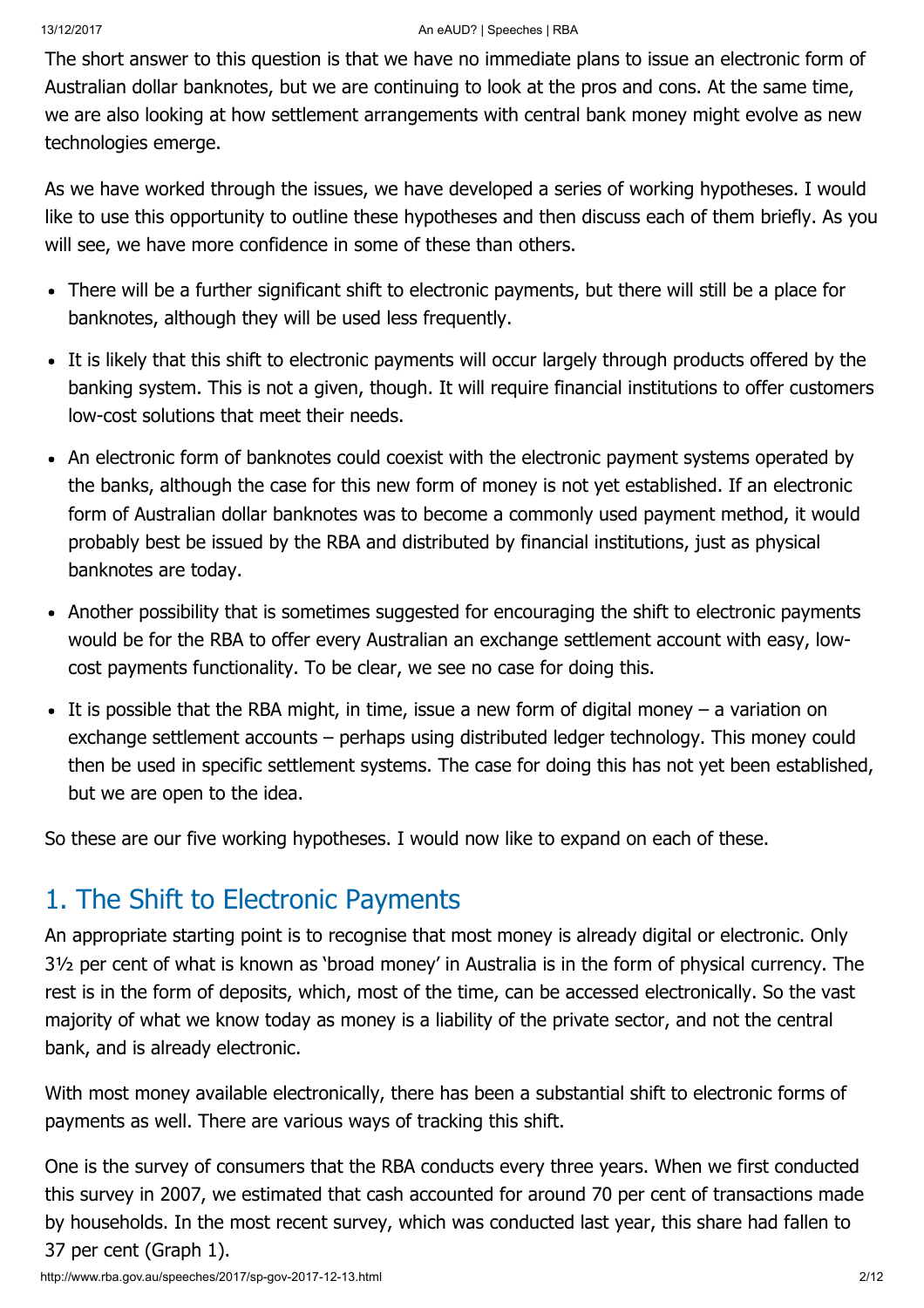Graph 1



A second way of tracking the change is the decline in cash withdrawals from ATMs. The number of withdrawals peaked in 2008 and since then has fallen by around 25 per cent (Graph 2). This trend is likely to continue.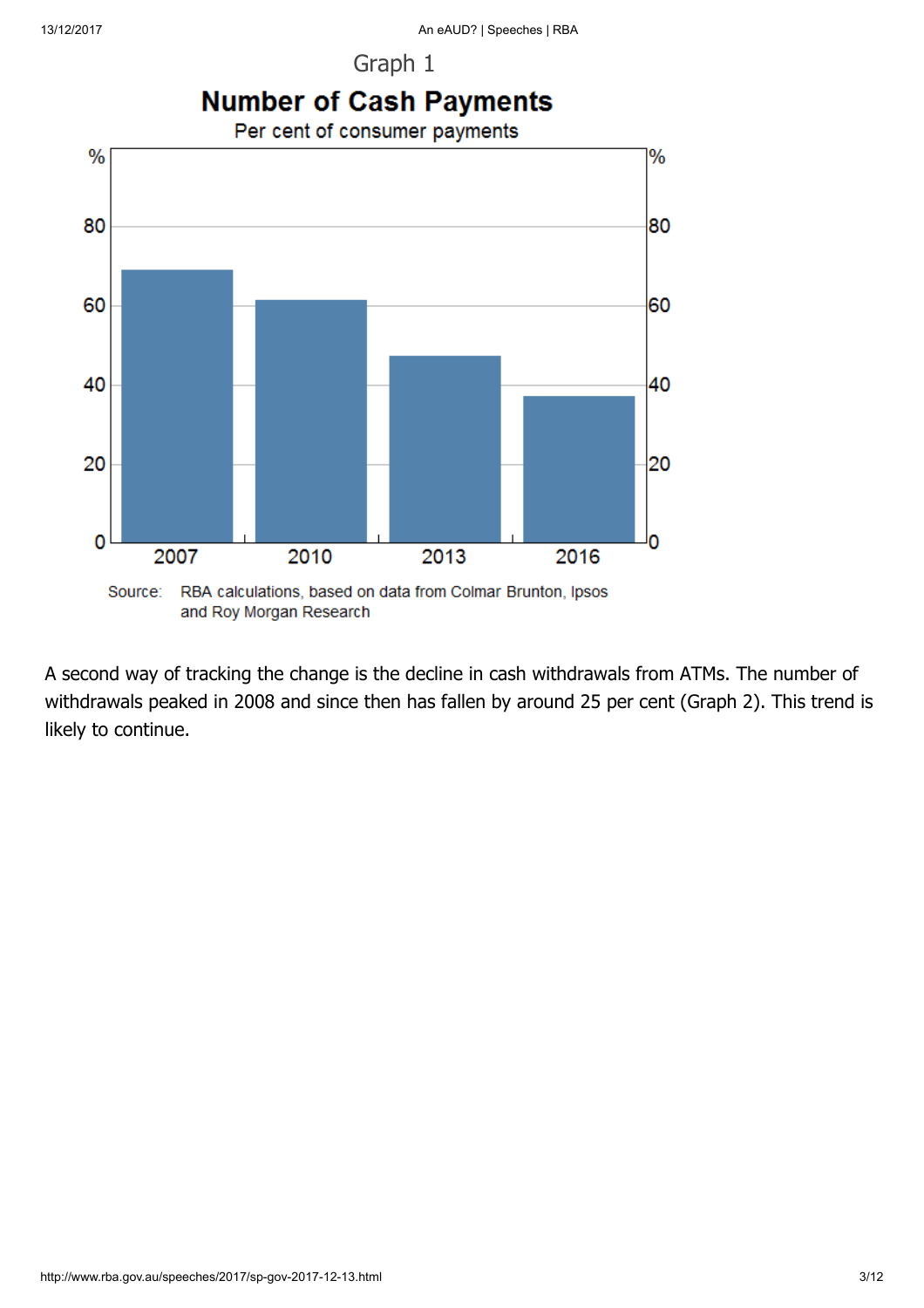



The third area where we can see this shift is the rapid growth in the number of debit and credit card transactions and in transactions using the direct entry system. Since 2005, the number of transactions using these systems has grown at an average annual rate of 10 per cent (Graph 3). This stands in contrast to the decline in the use of cash and cheques.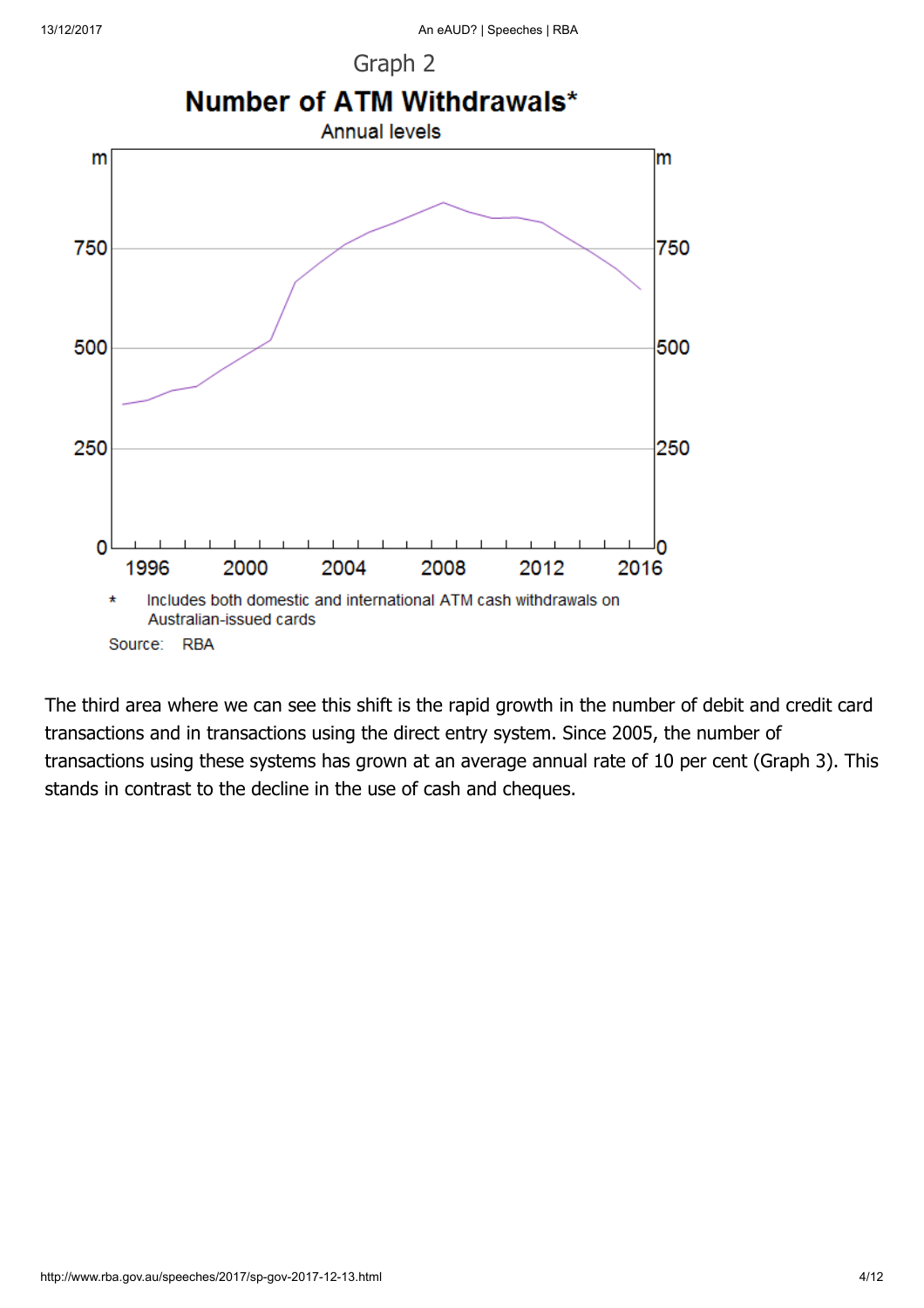Graph 3



The overall picture is pretty clear. There has been a significant shift away from people using banknotes to making payments electronically. Most recently, Australia's enthusiastic adoption of 'tapand-go' payments has added impetus to this shift. In many ways, Australians are ahead of others in the use of electronic payments, although we are not quite in the vanguard. It is also worth pointing out, though, that despite this shift to electronic payments, the value of banknotes on issue is at a 50 year high as a share of GDP (Graph 4). Australians are clearly holding banknotes for purposes other than for making day-to-day payments.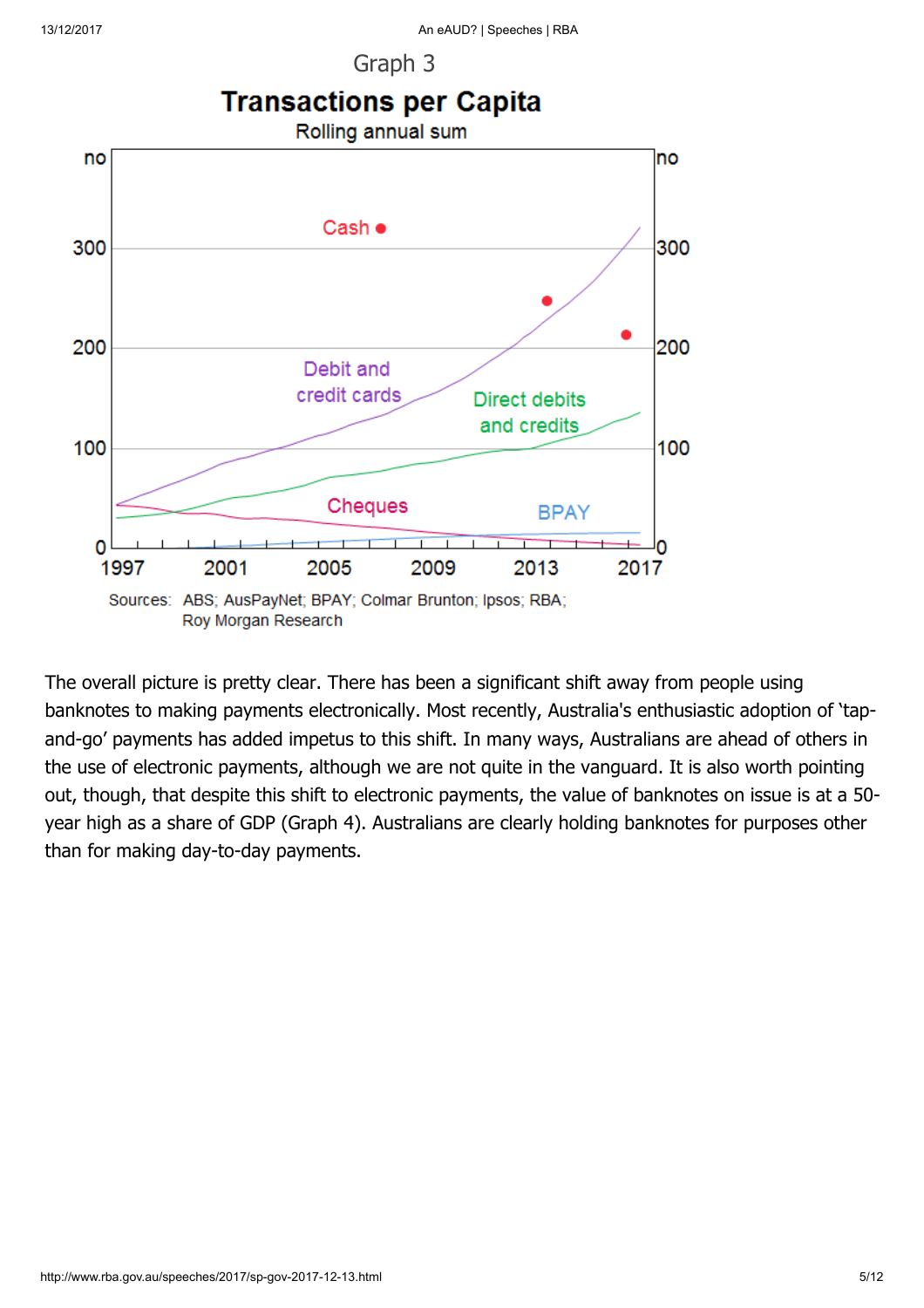



This shift towards electronic payments, and away from the use of banknotes for payments, will surely continue. This will be driven partly by the increased use of mobile payment apps and other innovations. At the same time, though, it is likely that banknotes will continue to play an important role in the Australian payments landscape for many years to come. For many people, and for some types of transactions, banknotes are likely to remain the payment instrument of choice. [\[2\]](#page-10-2)

### <span id="page-5-0"></span>2. Banks are likely to remain at the centre of the shift to electronic payments

In Australia, the banking system has provided the infrastructure that has made the shift to electronic payments possible. In some other countries, the banking system has not done this. For example, in China and Kenya non-bank entities have been at the forefront of recent strong growth in electronic payments. A lesson here is that if financial institutions do not respond to customers' needs, others will.

At this stage, it seems likely that the banking system will continue to provide the infrastructure that Australians use to make electronic payments. This is particularly so given the substantial investment made by Australia's financial institutions in the NPP. The new system was turned on for 'live proving' in late November and the public launch is scheduled for February. It will allow Australians to make payments easily on a 24/7 basis, with recipients having immediate access to their money. The RBA has built a critical part of this infrastructure to ensure interbank settlement occurs in real time. Payments will be able to be made by just knowing somebody's email address or mobile phone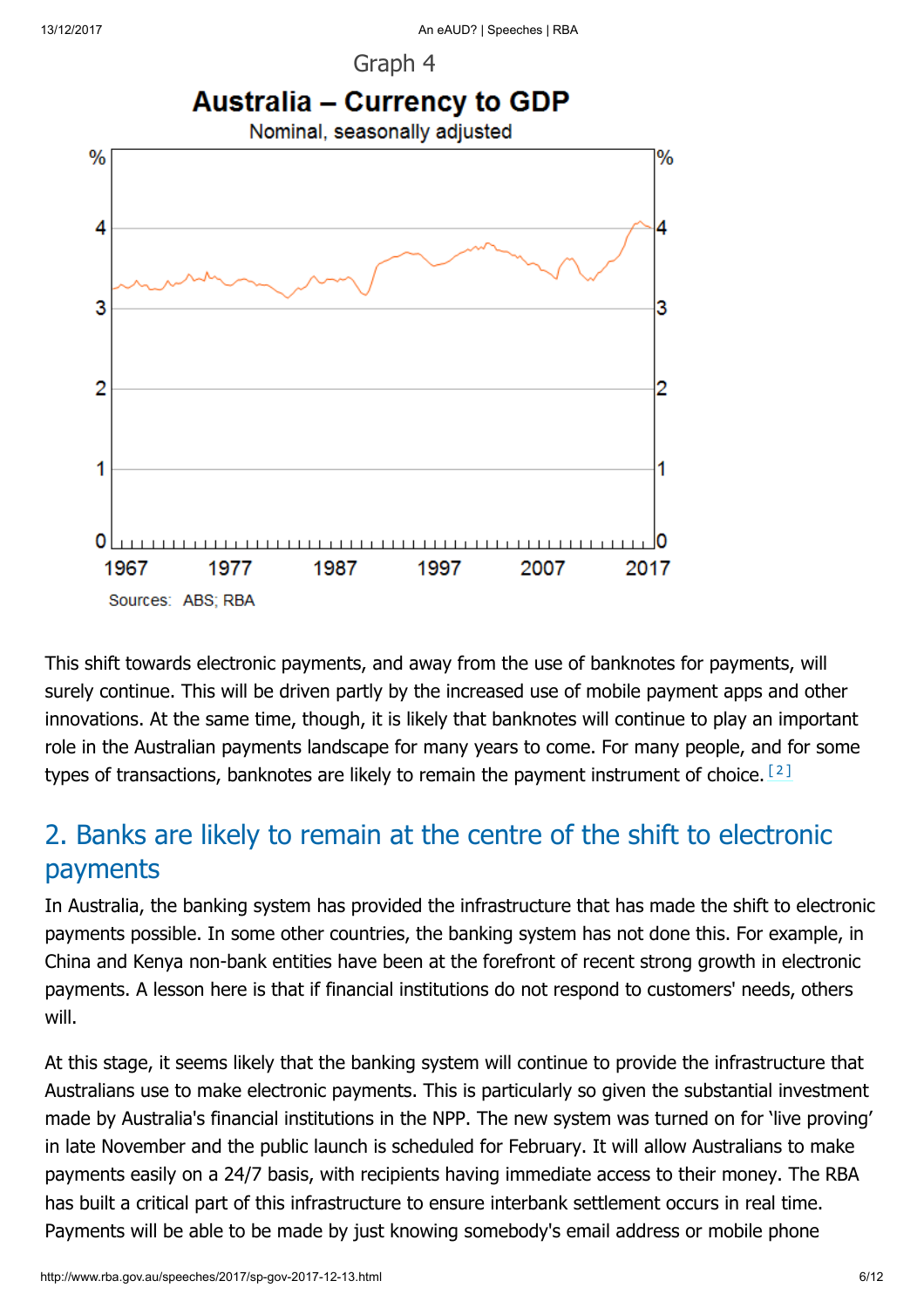number and plenty of information will be able to be sent with the payment. This system has the potential to be transformational and will allow many transactions that today are conducted with banknotes to be conducted electronically.

Importantly, the new system offers instant settlement and funds availability. It provides this, while at the same time allowing funds to be held in deposit accounts at financial institutions subject to strong prudential regulation and that pay interest. This combination of attributes is not easy to replicate, including by closed-loop systems outside the banking system.

However, the further shift to electronic payments through the banking system is not a given. It requires that the cost to consumers and businesses of using the NPP is low and that the functionality expands over time. If this does not happen, then the experience of other countries suggests that alternative systems or technologies might emerge.

One class of technology that has emerged that can be used for payments is the so-called cryptocurrencies, the most prominent of which is Bitcoin. But in reality these currencies are not being commonly used for everyday payments and, as things currently stand, it is hard to see that changing. The value of Bitcoin is very volatile, the number of payments that can currently be handled is very low, there are governance problems, the transaction cost involved in making a payment with Bitcoin is very high and the estimates of the electricity used in the process of mining the coins are staggering. When thought of purely as a payment instrument, it seems more likely to be attractive to those who want to make transactions in the black or illegal economy, rather than everyday transactions. So the current fascination with these currencies feels more like a speculative mania than it has to do with their use as an efficient and convenient form of electronic payment.  $[3]$ 

<span id="page-6-0"></span>This is not to say that other efficient and low-cost electronic payments methods will not emerge. But there is a certain attraction of being able to make payments from funds held in prudentially regulated accounts that can earn interest.

### 3. Electronic banknotes could coexist with the electronic payment system operated by the banks

In principle, a new form of electronic payment method that could emerge would be some form of electronic banknotes, or electronic cash. The easiest case to think about is a form of electronic Australian dollar banknotes. Such banknotes could coexist with the electronic account-to-accountbased payments system operated by the banks, just as polymer banknotes coexist with the electronic systems today. [\[4\]](#page-11-1)

<span id="page-6-1"></span>The technologies for doing this on an economy-wide scale are still developing. It is possible that it could be achieved through a distributed ledger, although there are other possibilities as well. The issuing authority could issue electronic currency in the form of files or 'tokens'. These tokens could be stored in digital wallets, provided by financial institutions and others. These tokens could then be used for payments in a similar way that physical banknotes are used today.

In thinking about this possibility there are a couple of important questions that I would like to highlight.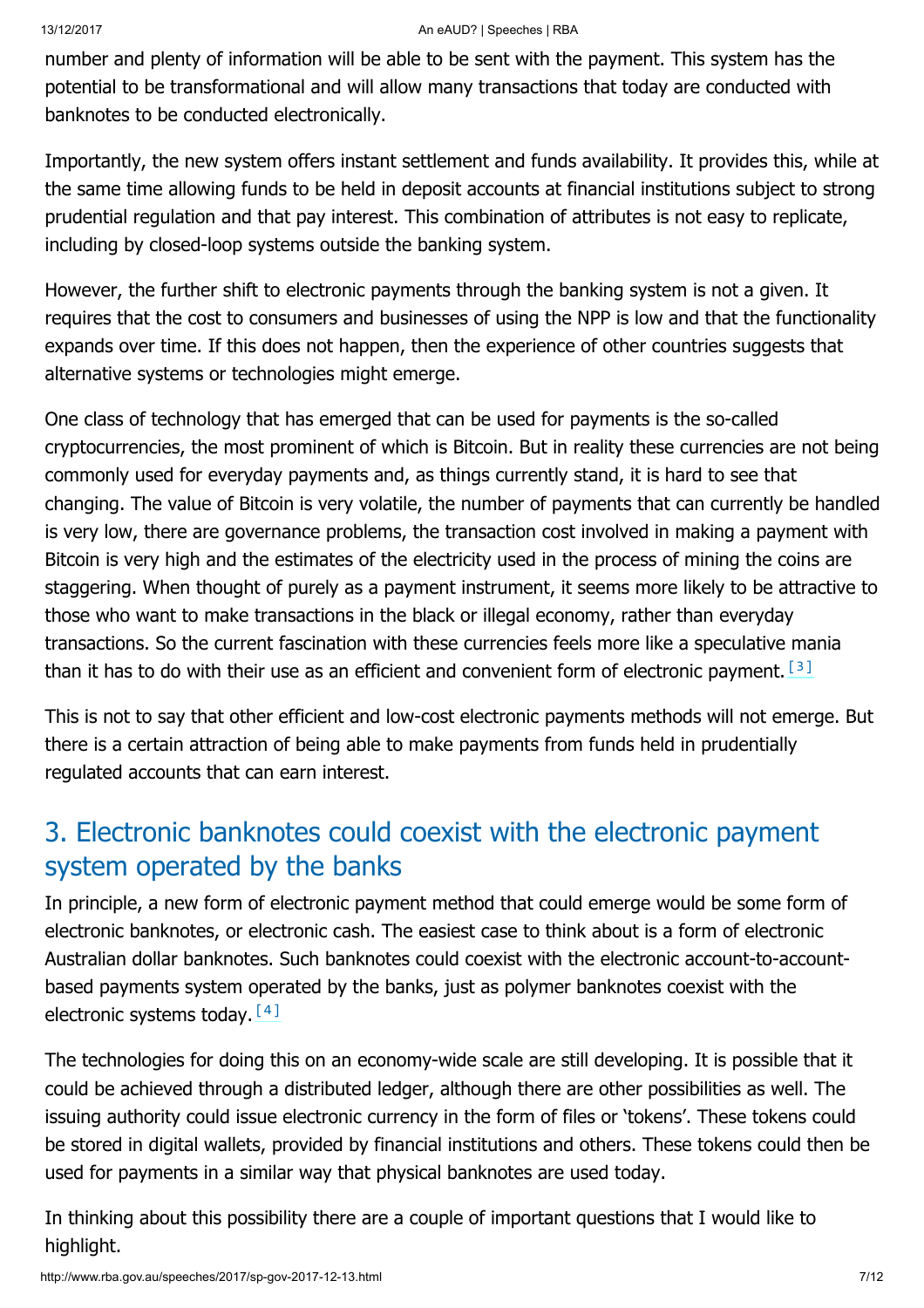The first is that if such a system were to be technologically feasible, who would issue the tokens: the RBA or somebody else?

The second is whether the RBA developing such a system would pass the public interest test.

In terms of the issuing authority, our working hypothesis is that this would best be done by the central bank.

In principle, there is nothing preventing tokenised eAUDs being issued by the private sector. It is conceivable, for example, that eAUD tokens could be issued by banks or even by large non-banks, although it is hard to see them being issued as cryptocurrency tokens under a bitcoin-style protocol, with no central entity standing behind the liability. So, while a privately issued eAUD is conceivable, experience cautions that there are significant difficulties and dangers associated with privately issued fiat money.

The history of private issuance is one of periodic panic and instability. In times of uncertainty and stress, people don't want to hold privately issued fiat money. This is one reason why today physical banknotes are backed by central banks. It is possible that ways might be found to deal with this financial stability issue – including full collateralisation – but these tend to be expensive. This suggests that if there were to be an electronic form of banknotes that was widely used by the community, it is probably better and more likely for it to be issued by the central bank.

If we were to head in this direction, there would be significant design issues to work through. The tokens could be issued in a way that transactions could be made with complete anonymity, just as is the case with physical banknotes. Alternatively, they might be issued in a way in which transactions were auditable and traceable by relevant authorities. We would also need to deal with the issue of possible counterfeiting. Depending upon the design of any system, we might be very reliant on cryptography and would need to be confident in the ability to resist malicious attacks.

This brings me to the second issue here: is there a public policy case for moving in this direction?

Such a case would need to be built on electronic banknotes offering something that account-toaccount transfers through the banking system do not. We would also need to be confident that there were not material downsides from moving in this direction.

Our current working hypothesis is that with the NPP there is likely to be little additional benefit from electronic banknotes. This, of course, presupposes that the NPP provides low-cost efficient payments. One possible benefit of electronic banknotes for some people might be that they could have less of an 'electronic fingerprint' than account-to-account transfers, although this would depend upon how the system was designed. But having less of an electronic fingerprint hardly seems the basis for building a public policy case to issue an electronic form of the currency. So there would need to be more than this.

Among the potential downsides, the main one lies in the area of financial stability.

If we were to issue electronic banknotes, it is possible that in times of banking system stress, people might seek to exchange their deposits in commercial banks for these banknotes, which are a claim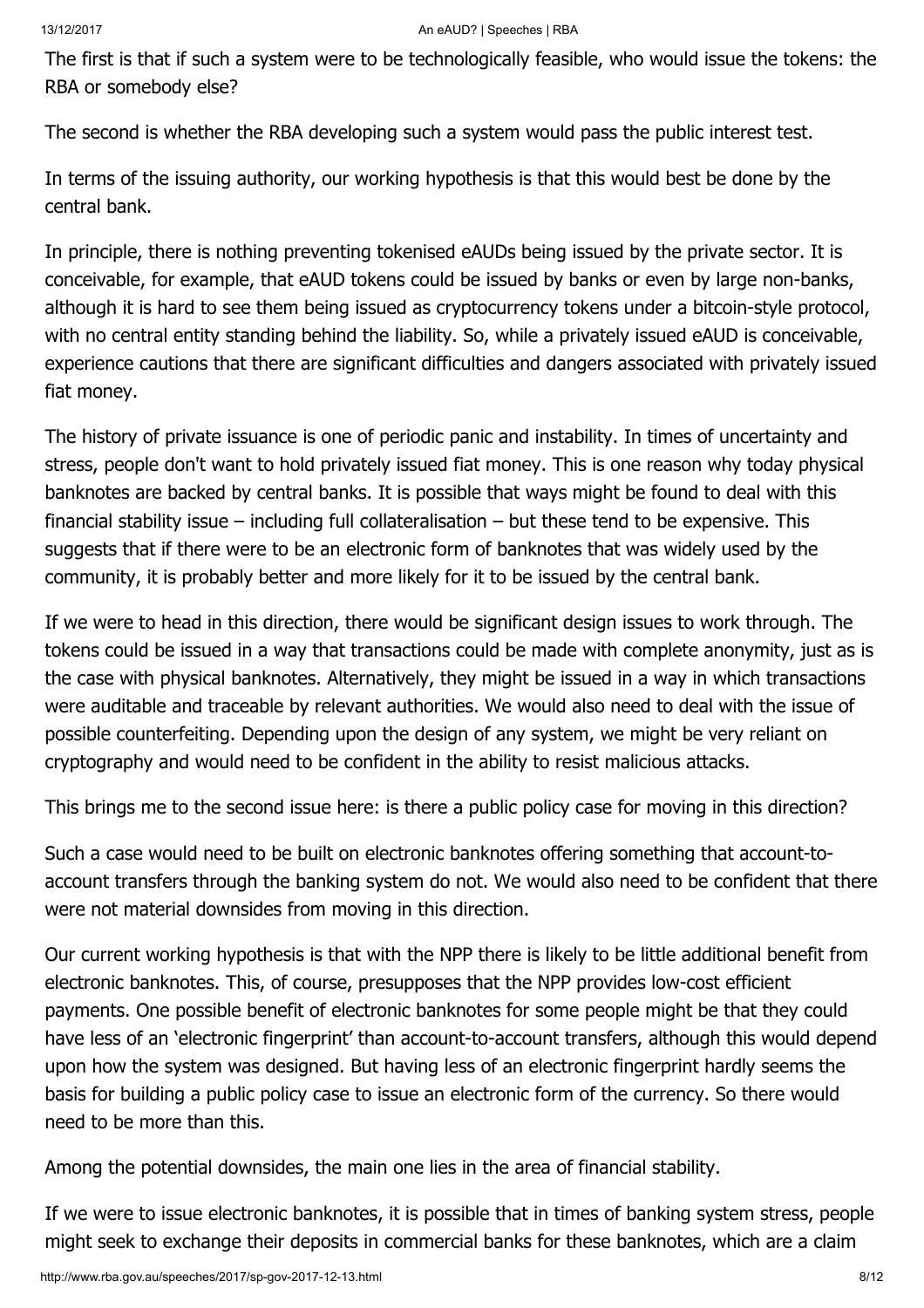on the central bank. It is likely that the process of switching from commercial bank deposits to digital banknotes would be easier than switching to physical banknotes. In other words, it might be easier to run on the banking system. This could have adverse implications for financial stability.

Given these various considerations, we do not currently see a public policy case for moving in this direction. We will, however, keep that judgement under review.

### 4. Exchange settlement accounts for all Australians?

Another possible change that some have suggested would encourage the shift to electronic payments would be for the central bank to issue every person a bank account – for each Australian to have their own exchange settlement account with the RBA. In addition to serving as deposit accounts, these accounts could be used for low-cost electronic payments, in a similar way that thirdparty payment providers currently use accounts at the RBA to make payments between themselves. Some advocates of this model also suggest that the central bank could pay interest on these accounts or even charge interest if the policy rate was negative. [\[5\]](#page-11-2)

<span id="page-8-0"></span>On this issue, we have reached a conclusion, rather than just develop a hypothesis. The conclusion is that we do not see it as in the public interest to go down this route.

If we did go down this route, the RBA would find itself in direct competition with the private banking sector, both in terms of deposits and payment services. In doing so, the nature of commercial banking as we know it today would be reshaped. The RBA could find itself not just as the nation's central bank, but as a type of large commercial bank as well. This is not a direction in which we want to head.

A related consideration is the same financial stability issue that I just spoke about in terms of electronic banknotes. In times of stress, it is highly likely that people might want to run from what funds they still hold in commercial bank accounts to their account at the RBA. This would make the remaining private banking system prone to runs.

The point here is that exchange settlement accounts are for settlement of interbank obligations between institutions that operate third-party payment businesses to address systemic risk – something that is central to our mandate. A decision to offer exchange settlement accounts for dayto-day use would be a step into a completely different policy area.

### 5. New settlement systems based on distributed ledger technology and central bank money?

One final possibility is for the RBA to issue Australian dollars in the form of electronic files or tokens that could be used within specialised payment and settlement systems. The tokens could be exchanged among members of a private, permissioned distributed ledger, separate from the RBA's Real-time Gross Settlement (RTGS) system, but with mechanisms for the tokens to be exchanged for central bank deposits when required. Such a system might allow the payment and settlement process to become highly integrated with other business processes, generating efficiencies and risk reductions for private business. As part of this, the tokens might also be able to be programmed and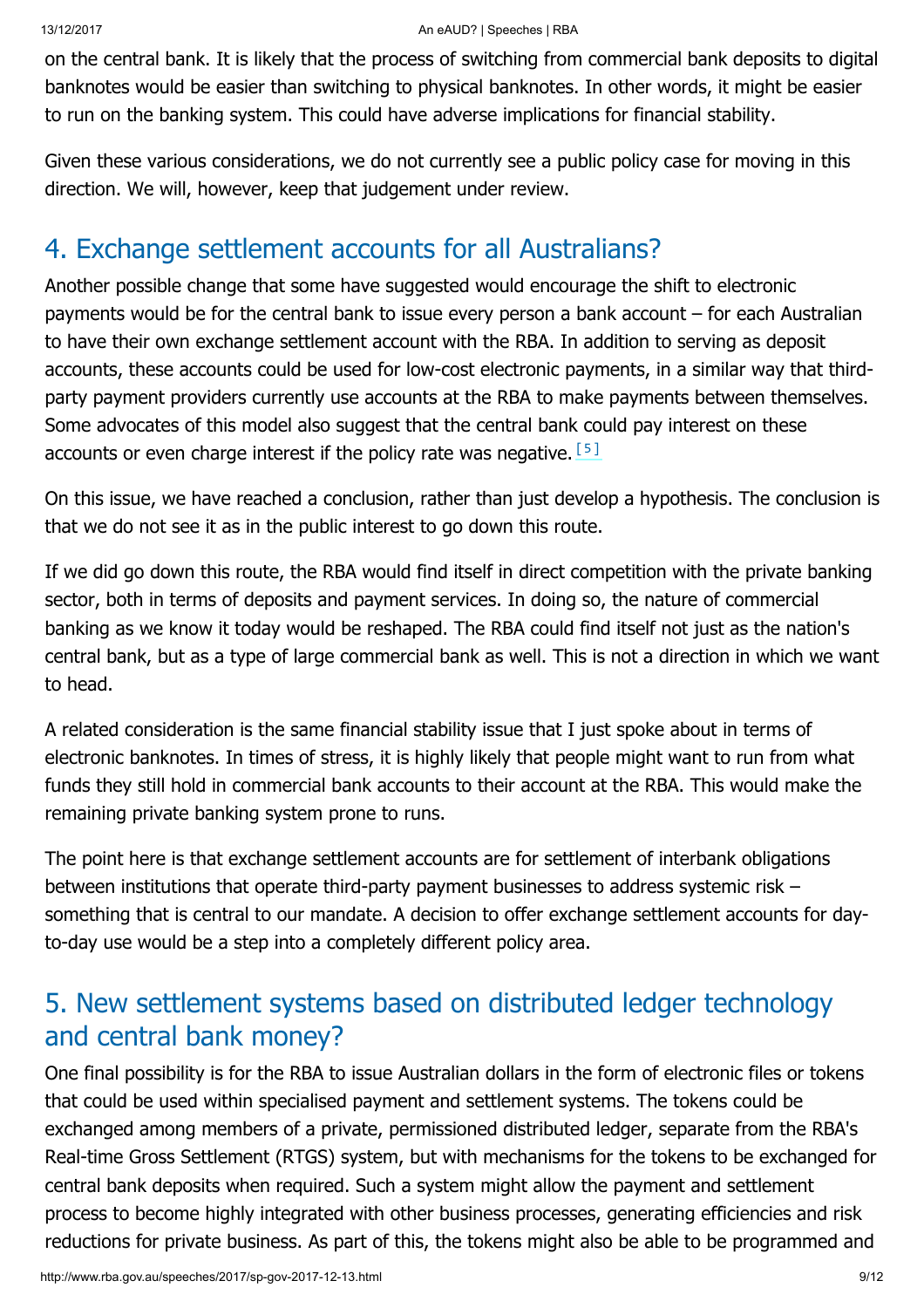sit alongside smart contracts, enabling multi-stage transactions with potentially complex dependencies to take place securely and automatically. This seems to be the general model that some people have in mind when they talk about 'putting AUD on the blockchain', although other technologies might be able to achieve similar outcomes.

Whether a strong case for the development of these types of systems emerges remains an open question. We need to better understand the potential efficiencies for private business and why it would be preferable for such a settlement system to be provided by the central bank, rather than the private sector; why privately issued tokens or files could not do the job. We would also need to understand why any efficiency improvement could not be obtained by using the existing Exchange Settlement Accounts and the NPP.

We would also need to understand whether and how risk in the financial system would change as a result of such a system. It remains unclear which way this could go. On the one hand, these types of processes could use a very different technology from the current system, which is based on accountto-account transfers, so they could add to the resilience of the overall payments system. But there would be a whole host of new technology issues to manage as well.

To help understand these various issues, Reserve Bank staff have been liaising closely with fintechs and financial institutions. We also regularly talk with other central banks that have tested distributed ledger technologies in some related contexts. We are also currently working with some external entities to observe or participate in proof-of-concepts similar to those of other central banks. So this area remains a work in progress for us.

#### **Conclusion**

This brings me to the end of the elaboration of my set of five working hypotheses. I would like to conclude by summarising.

There is a lot going on in the world of payments. Much of this is being driven by advances in technology. These advances are opening up possibilities that were difficult even to dream about a little while ago.

These changes are leading to much greater use of electronic means of payment and the development of new electronic payment methods. This process has much further to run, although physical banknotes are likely to remain an important part of the payments landscape for many years to come.

This shift to electronic payments is most likely to occur through products offered by the banking system. The NPP is a very big step here. If it had not been developed it is likely that non-bank solutions would have gained wide acceptance. This may still happen. But it seems plausible that Australian households and businesses will continue to hold the bulk of their money in the form of commercial bank deposits, which come with flexible, low-cost electronic payment options, earn interest and are prudentially regulated. But this will require the banks to offer the services that customers want at a reasonable price.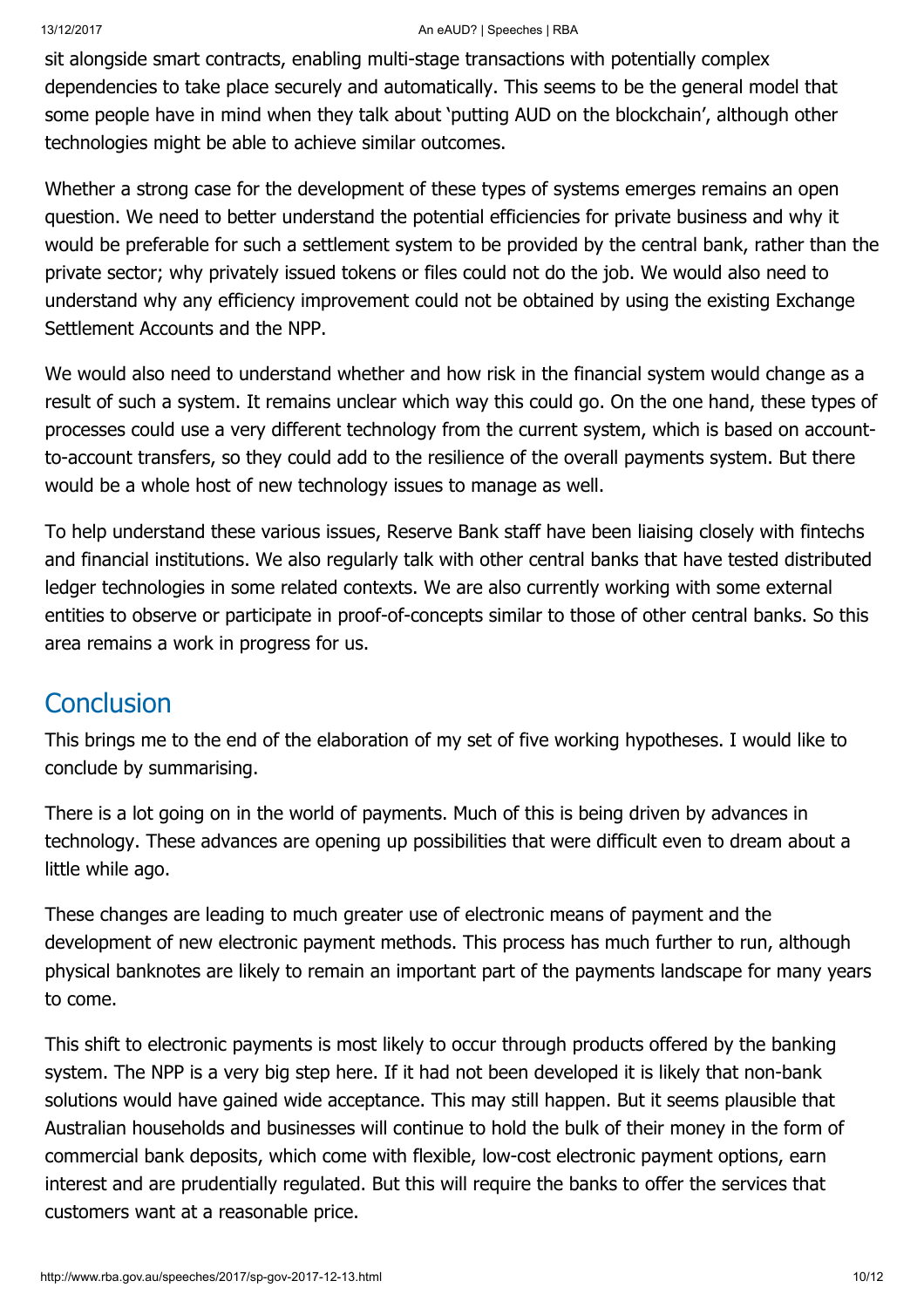The case for adding an electronic form of Australian banknotes to the payments mix has not been established, even if it were technologically feasible. My working hypothesis here is that the NPP will serve this purpose. The RBA is in close contact with our peers in other countries on this issue and few see electronic banknotes on the horizon.

We do not see a case for the RBA offering every Australian a bank account for the purposes of making payments. Doing so would fundamentally change our banking system in a way that would not promote the public interest.

A convincing case for issuing Australian dollars on the blockchain for use with limited private systems has not yet been made. It is certainly possible that this type of system could lead to more efficient, lower-cost business processes and payments. My working hypothesis here is that such a case could develop, although we need to work through a range of complex operational and policy questions.

As we work though these various issues, we look forward to an ongoing dialogue with the payments industry and other interested parties.

Finally, before I finish I would like to briefly highlight three other issues that I know are of current interestto the payments industry as well as the Payments System Board.  $[6]$  These are:

- <span id="page-10-3"></span>• the importance of allowing merchants to route debit card transactions through the least-cost network
- the need to address rising rates of fraud in card-not-present transactions
- the need to develop a strong system of digital identity that can be used in the financial sector, and perhaps elsewhere.

In the Payments System Board's view, it is in the public interest that timely progress be made in all three areas. The Board's preference is that this progress be made by industry participants, without the need for regulation. In the event that this did not occur, the Board would need to consider what steps it might take to promote the public interest.

Thank you for listening and I am happy to answer questions.

#### **Endnotes**

- <span id="page-10-0"></span>I would like to thank David Emery, Tony Richards and other staff in the RBA's Payments Policy Department for assistance in the preparation of these remarks. [\[\\*\]](#page-0-0)
- <span id="page-10-1"></span>AusPayNet stands for Australian Payments Network. Prior to mid 2017 it was the Australian Payments Clearing Association (APCA). [\[1\]](#page-0-1)
- <span id="page-10-2"></span>In our most recent consumer payments survey, around 12 per cent of respondents used cash for all of their inperson transactions during the survey week, and cash was used more intensively by older Australians and those in rural and regional areas. See Doyle M-A, C Fisher, E Tellez and A Yadav (2017), 'How Australians Pay: Evidence from the 2016 Consumer Payments Survey', RBA Research Discussion Paper No 2017–04. [\[2\]](#page-5-0)